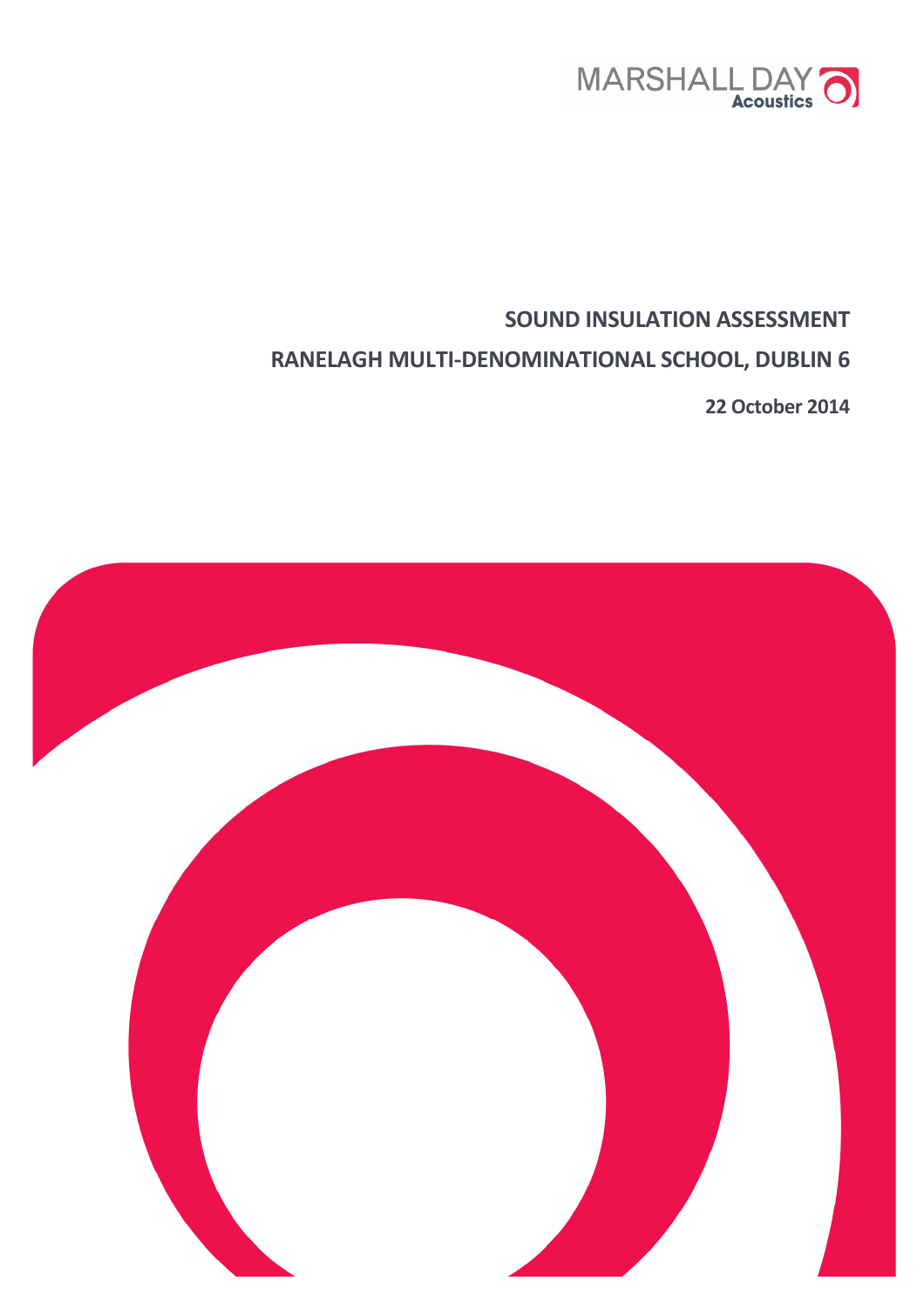

7 Osborne Promenade Warrenpoint Co. Down BT34 3NQ (UK) +44 28 308 98009 (RoI) +353 1 440 4383 C.R.N. NI069050 www.marshallday.com

| Project:      | <b>Sound Insulation Assessment</b><br><b>Ranelagh Multi-Denominational School, Dublin 6</b>      |
|---------------|--------------------------------------------------------------------------------------------------|
| Prepared for: | <b>Big Bear Sound Ltd</b><br><b>Newmarket Hall</b><br><b>Newmarket Square</b><br><b>Dublin 8</b> |
| Attention:    | <b>Michael Brown</b>                                                                             |
| Report No:    | RP001-2014145I                                                                                   |

#### **Disclaimer**

Reports produced by Marshall Day Acoustics Limited are prepared based on the Client's objective and are based on a specific scope, conditions and limitations, as agreed between Marshall Day Acoustics and the Client. Information and/or report(s) prepared by Marshall Day Acoustics may not be suitable for uses other than the original intended objective. No parties other than the Client should use any information and/or report(s) without first conferring with Marshall Day Acoustics.

#### **Copyright**

The concepts and information contained in this document are the property of Marshall Day Acoustics Limited. Use or copying of this document in whole or in part without the written permission of Marshall Day Acoustics constitutes an infringement of copyright. Information shall not be assigned to a third party without prior consent.

#### **Document control**

| Status: | <b>Revision:</b>             | Date:       | Prepared by:         | <b>Reviewed by:</b>   |
|---------|------------------------------|-------------|----------------------|-----------------------|
| Final   | $\qquad \qquad \blacksquare$ | 22 Oct 2014 | Andy Irwin<br>M. Fwi | Shane Carr<br>Marchan |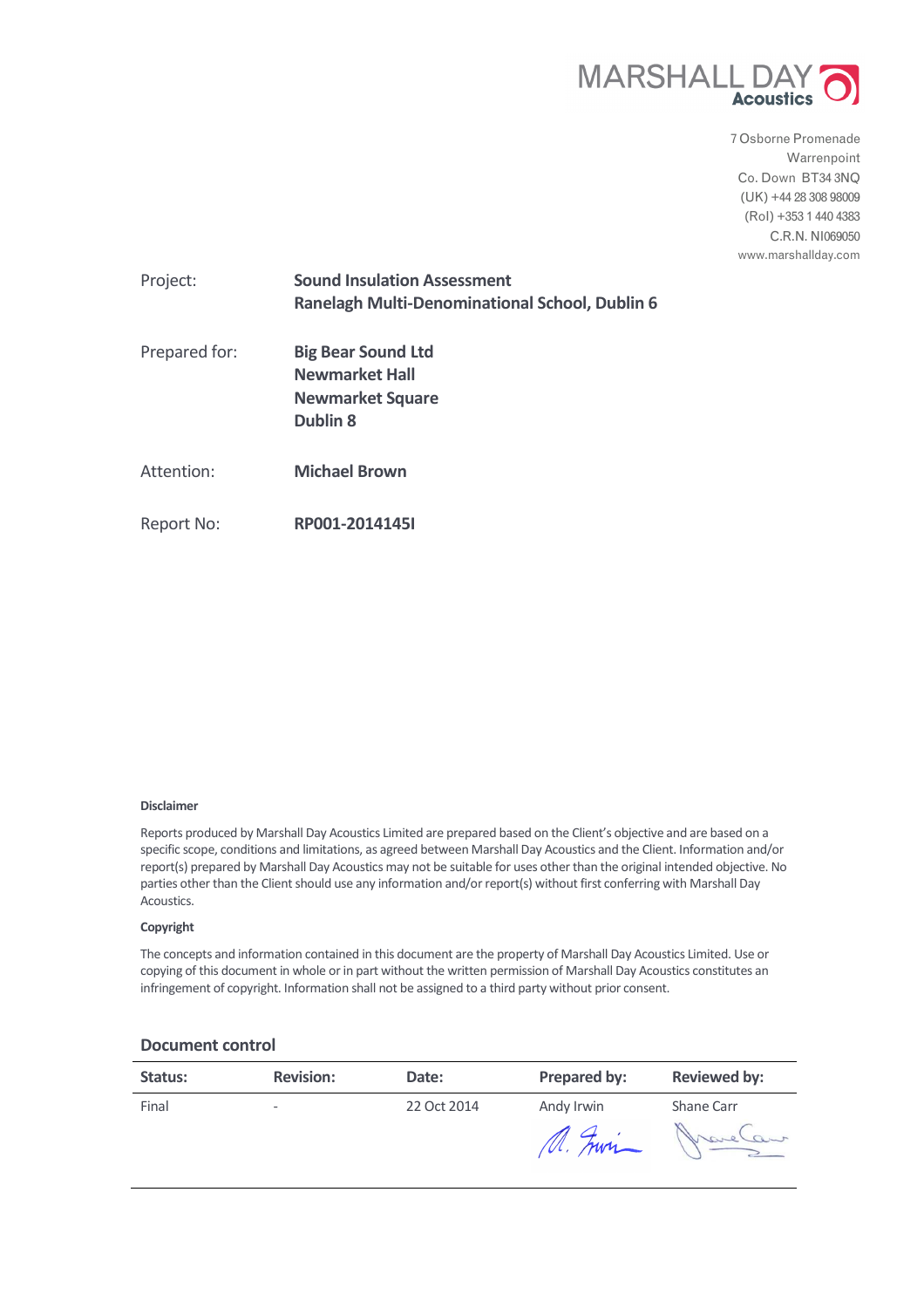

# **TABLE OF CONTENTS**

| 2.0 |  |
|-----|--|
| 3.0 |  |
| 4.0 |  |
| 4.1 |  |
| 4.2 |  |
|     |  |
|     |  |
| 5.0 |  |
|     |  |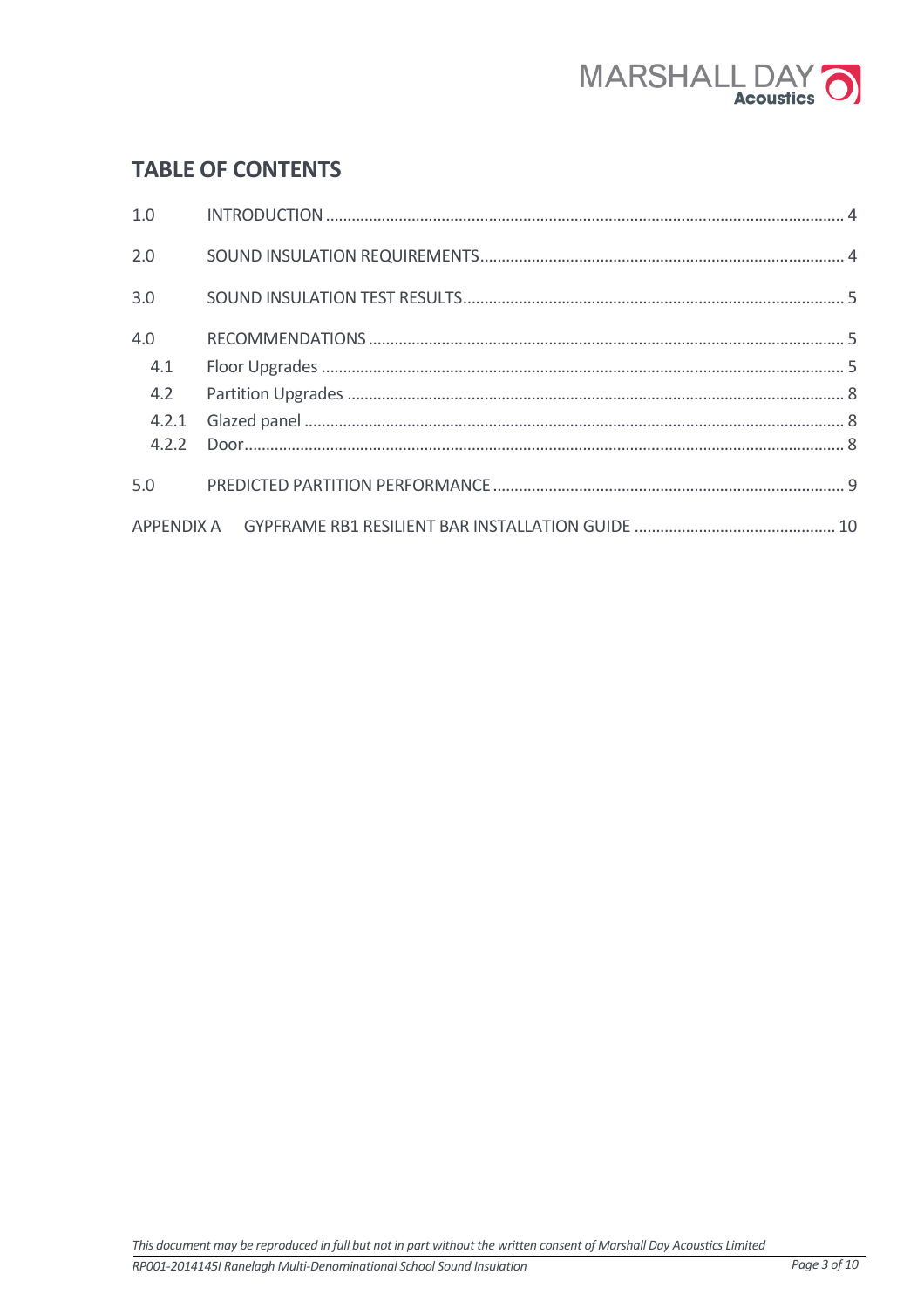# **1.0 INTRODUCTION**

Marshall Day Acoustics has been commissioned by Big Bear Sound Ltd to undertake a sound insulation assessment at the Ranelagh Multi-Denominational School, Dublin 6. The specific items under assessment are floors and partitions separating the ground floor Special Needs Unit and first floor Arts & Craft Room as shown in Figure 1. This report details our assessment following our site inspection and acoustic tests of the existing constructions.





# **2.0 SOUND INSULATION REQUIREMENTS**

The appropriate design guidance relating to the acoustic performance of schools is detailed in the Department of Education & Skills Technical Guidance Document *TDG-021-5 'Acoustic Performance in Schools' (June 2013)*.

Table 1 details the TGD-021-5 recommended airborne and impact sound insulation ratings between teaching spaces. The sound insulation ratings are designed to ensure a high level of privacy between teaching spaces as well as mitigating the potential for noise disturbance in noise sensitive areas.

|  |  |  | Table 1: Airborne & Impact sound insulation requirements between teaching areas |  |
|--|--|--|---------------------------------------------------------------------------------|--|
|--|--|--|---------------------------------------------------------------------------------|--|

| <b>Description</b>                                            | <b>Sound Insulation Performance</b> |
|---------------------------------------------------------------|-------------------------------------|
| Airborne sound insulation (higher value = better performance) | $45dB$ D <sub>nT.w</sub>            |
| Impact sound insulation (lower value = better performance)    | $60dB$ Lnt.w                        |

We note that the airborne sound insulation ratings in TGD-021-5 do not take into account partitions separating classrooms that contain a door. The presence of a door will inherently degrade the sound insulation performance and this is discussed in Section 5.0.

*RP001-2014145I Ranelagh Multi-Denominational School Sound Insulation Page 4 of 10*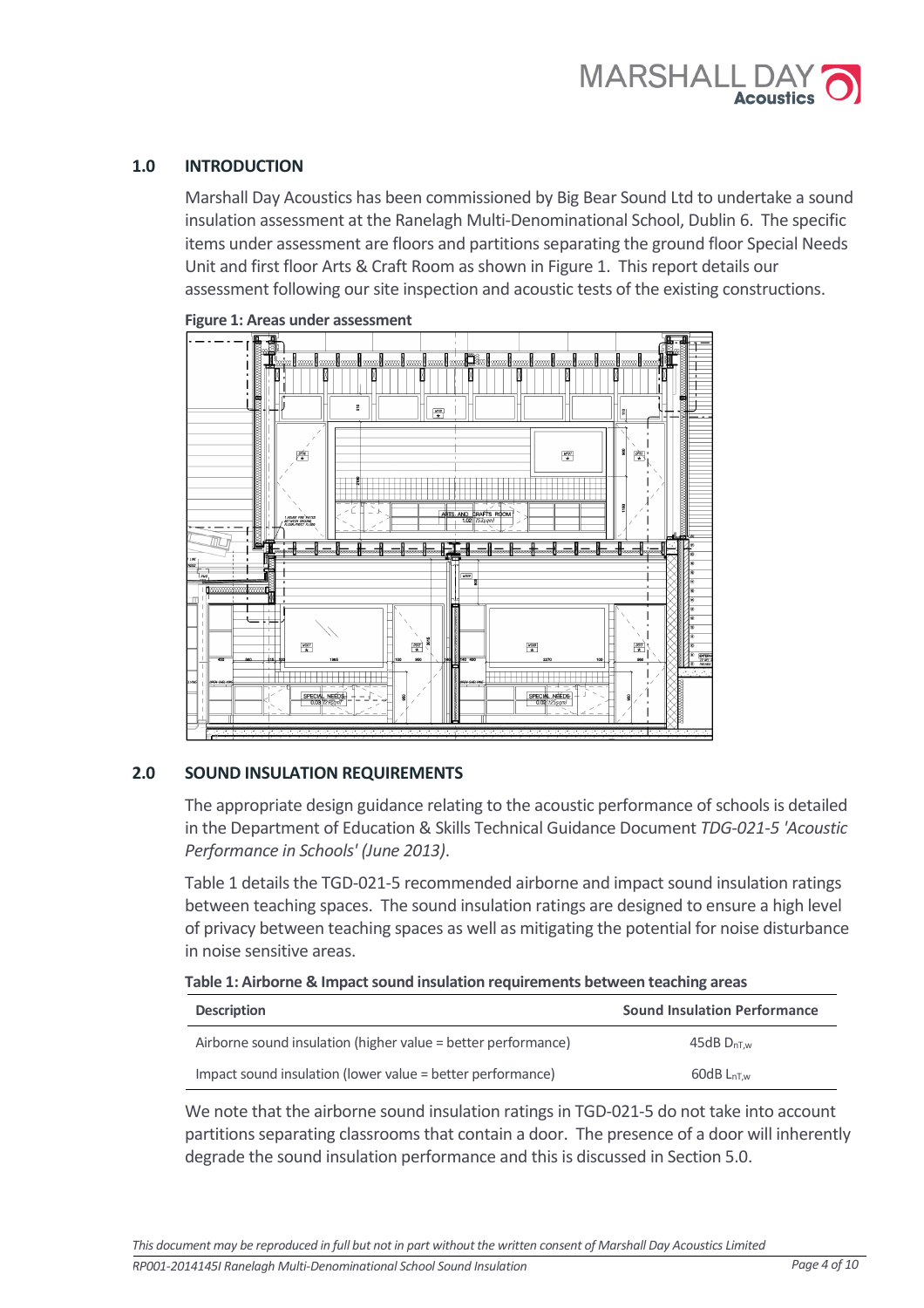# **3.0 SOUND INSULATION TEST RESULTS**

Sound insulation tests were undertaken on 9 October 2014.

The results of the airborne sound insulation tests undertaken on the partition and floor constructions are summarised in Table 2.

| Table 2: Partition & Floor Airborne sound insulation tests |
|------------------------------------------------------------|
|------------------------------------------------------------|

| <b>Test Type</b> | <b>Receive Room</b><br>Source Room |                 | <b>Measured</b><br>Performance D <sub>nT,w</sub> (dB) | <b>Achieves TDG-021-5</b><br>45dB criterion |
|------------------|------------------------------------|-----------------|-------------------------------------------------------|---------------------------------------------|
| Partition        | Special Needs 1                    | Special Needs 2 | 15                                                    | x                                           |
| Floor            | Arts & Grafts Room                 | Special Needs 1 | 39                                                    | x                                           |

A review of the measurements shows that the existing partition airborne sound insulation is 30dB less than the recommended 45dB  $D_{nT,w}$  performance.

The measured floor airborne sound insulation is 6dB less than the recommended 45dB DnT,w performance.

The results of the impact sound insulation tests undertaken on the floor construction is summarised in Table 3.

#### **Table 3: Floor Impact sound insulation tests**

|       | <b>Test Type</b> Source Room | <b>Receive Room</b> | Measured<br>Performance $L_{nT,w}$ (dB) | <b>Achieves TDG-021-5</b><br><b>60dB</b> criterion |
|-------|------------------------------|---------------------|-----------------------------------------|----------------------------------------------------|
| Floor | Arts & Grafts Room           | Special Needs 1     | 77                                      | ×                                                  |

A review of the measurements shows that the existing floor impact sound insulation is 17dB greater than the recommended 60dB  $L_{nT,w}$  performance.

# **4.0 RECOMMENDATIONS**

# **4.1 Floor Upgrades**

The existing floor construction is shown in Figure 2.

**Figure 2: Existing floor Construction** 

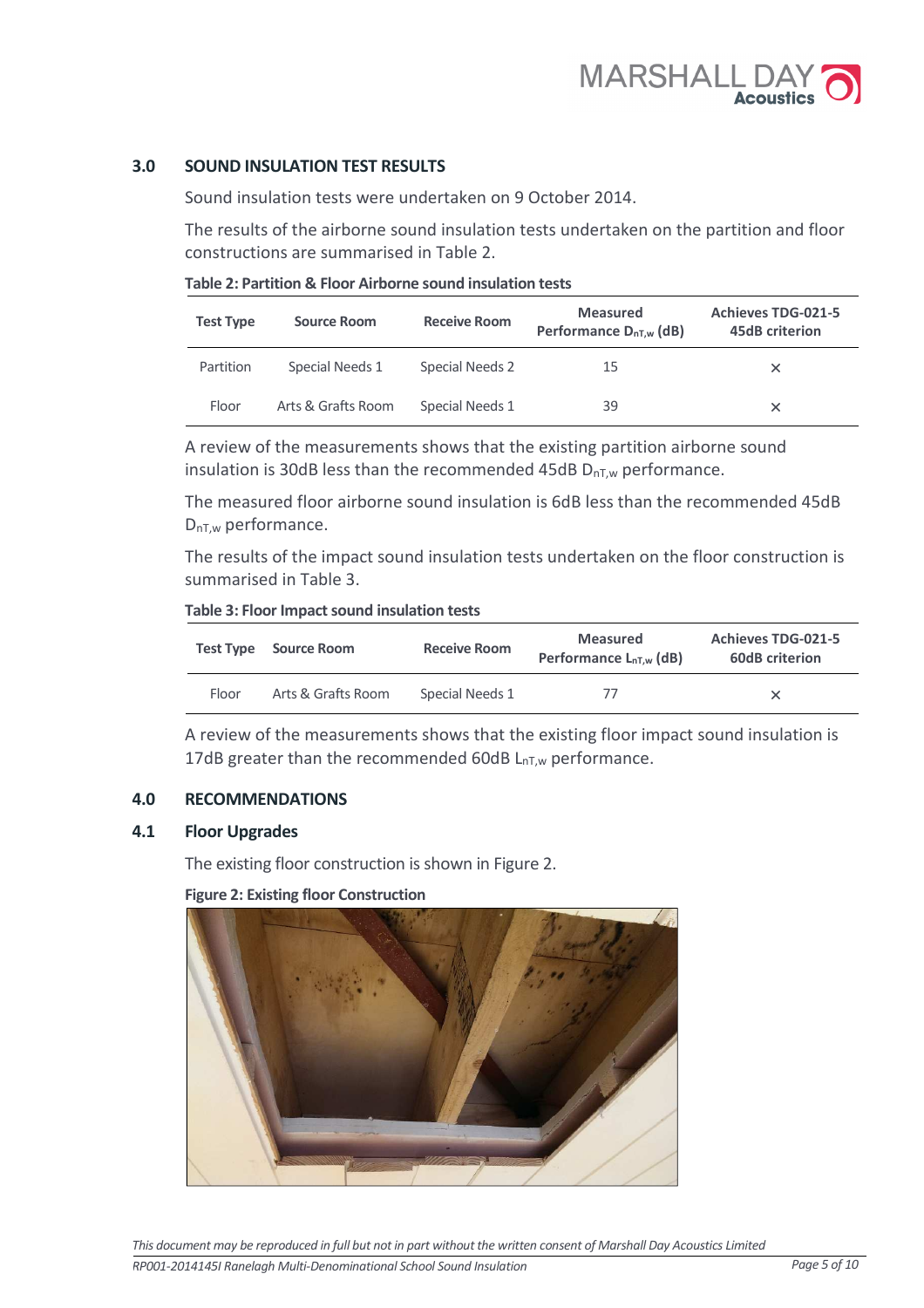

The floor construction comprises the following:

- Marmoleum floor finish
- 2 x 18mm T&G plywood
- 225mm timber joists
- 2 x 15mm Fireboard
- 25 x 50mm timber battens
- 18mm T&G softwood ceiling finish

Analysis of the test results indicates that the airborne and impact sound insulation performance is relatively poor. We recommend that the following remedial works:

- Increase the floor stiffness to improve the low-frequency sound insulation performance.
- Install independent ceiling to improve the airborne and impact sound insulation performance.

We recommend upgrading the floor stiffness using the 'stepped blocking' technique described in *Architectural Acoustics*, (M. Long, 2006). The relevant extract is shown below:

# *Structural Isolation of Floors*

*Three mechanisms are available to improve low-frequency transmission: 1) increase the stiffness of the floor support system, 2) increase the structural damping, and 3) increase the vibrational decoupling between floor and ceiling.* 

*In wood floor structures both stiffness and damping can be increased by using stepped blocking as shown in Figure 12.24. Blocking, using 2 x lumber one size smaller than the joist material, is installed in a series of inverted U shapes, glued and end nailed into place. The next set of blocks is stepped (i.e. installed in a position that is offset relative to the first set) so that it can also be end-nailed. Both careful trimming and liberal application of glue are important to the installation. Blocks must be trimmed so that no more than a 1/8" gap is left between the block and the joist. The object of the blocking is to build an additional beam at right angles to the joists near the midpoint of the span and to provide additional damping.* 

# FIGURE 12.24 Stepped Blocking in 2 x Wood Framing

Staggered nood blocking one size smaller than the framing, glued and end nailed. Locate blocks at the mid point for spans greater than 12', at the one third points for spans greater than 18', and at the one quarter points for spans greater than 25'. Cut blocks to mithin 1/8" of the space and glue.

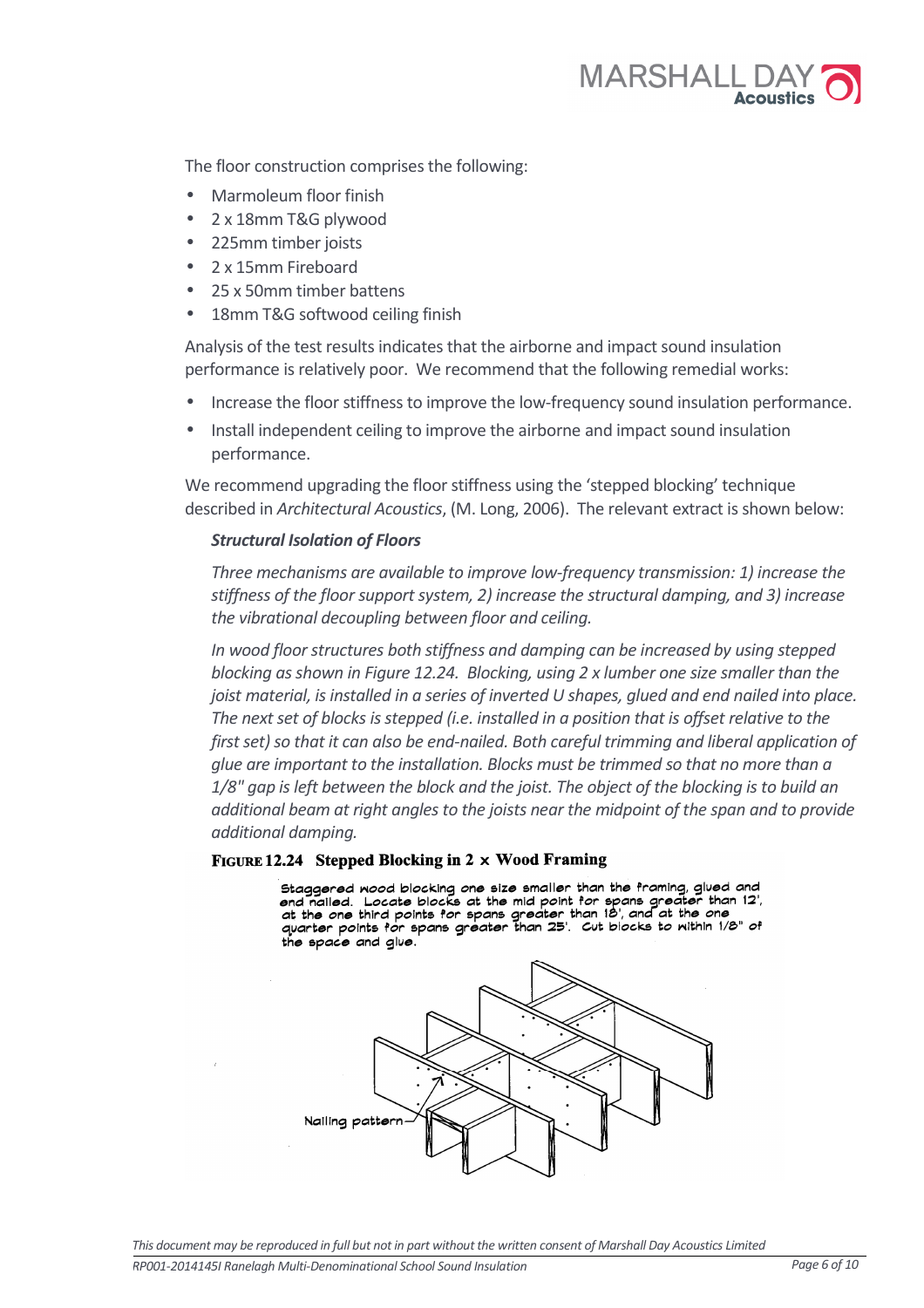

Figure 3 shows the proposed upgraded floor construction.

### **Figure 3: Upgraded floor construction**



### **Figure 4: Stepped Blocking installation configuration**







*This document may be reproduced in full but not in part without the written consent of Marshall Day Acoustics Limited* 

*RP001-2014145I Ranelagh Multi-Denominational School Sound Insulation Page 7 of 10*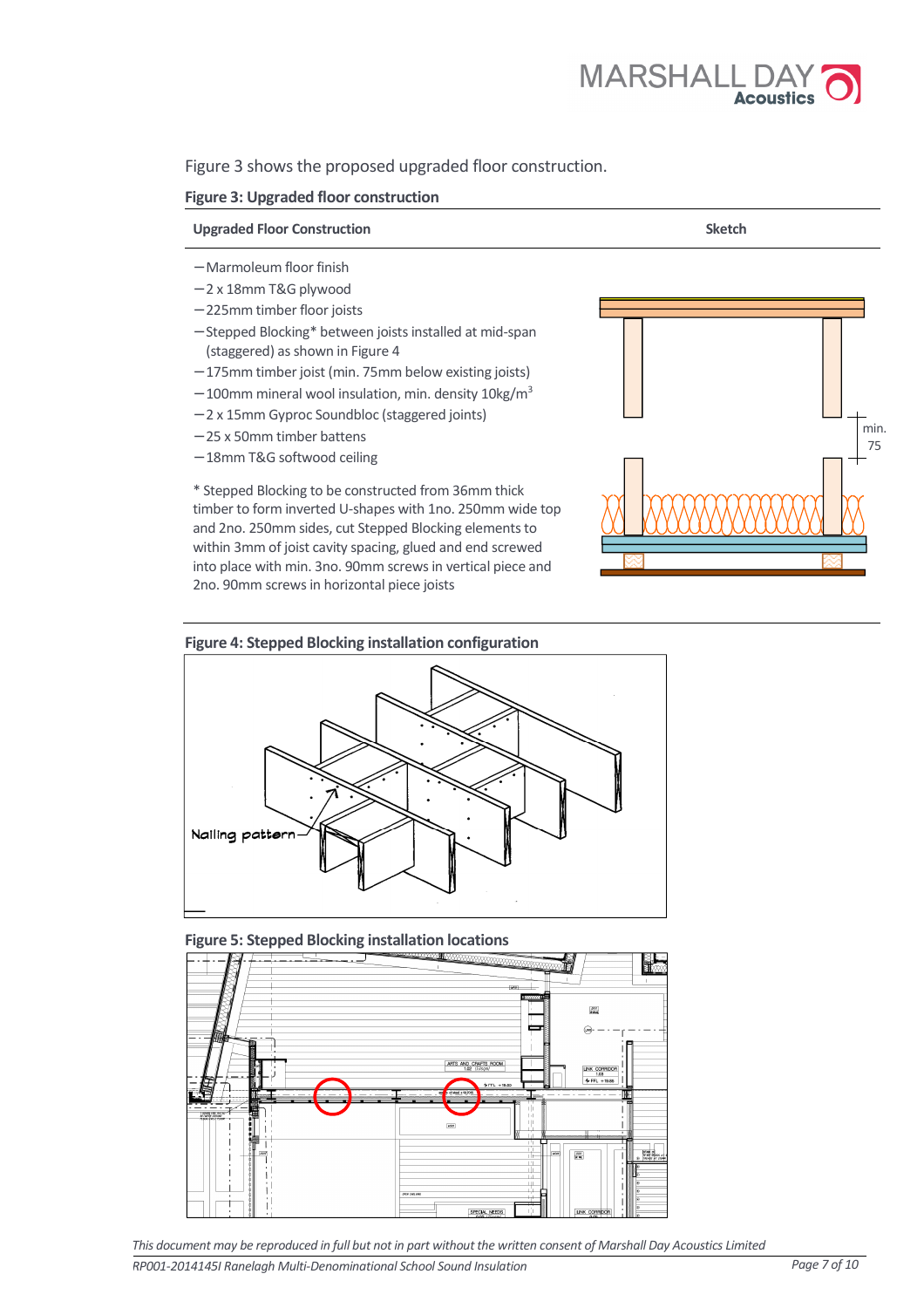

# **4.2 Partition Upgrades**

We recommend increasing the partition mass layers and the resilient connections between the layers as detailed in Figure 6.

### **Figure 6: Stud wall upgrade**



# 4.2.1 Glazed panel

A viewing panel is proposed in the partition to allow a visual connection between the two spaces. We recommend that this is kept to a maximum area of 4sq.m.

To provide levels of sound insulation consistent with the main stud partition, a double glazed unit is recommended with the following glazing configuration:

• 10mm toughened glass / 100mm cavity / 12.76mm laminated glass

# 4.2.2 Door

We understand that a door is required linking the two rooms to allow supervision by staff. The presence of a door in the partition will limit the overall level of sound insulation.

We understand that this door will not be heavily trafficked. The most cost effective method to achieve high sound insulation in this instance is to install two doors in a single frame to act in 'series'. The doors leaves should be spaced a minimum 75mm apart. Each door should be constructed as detailed in Figure 7.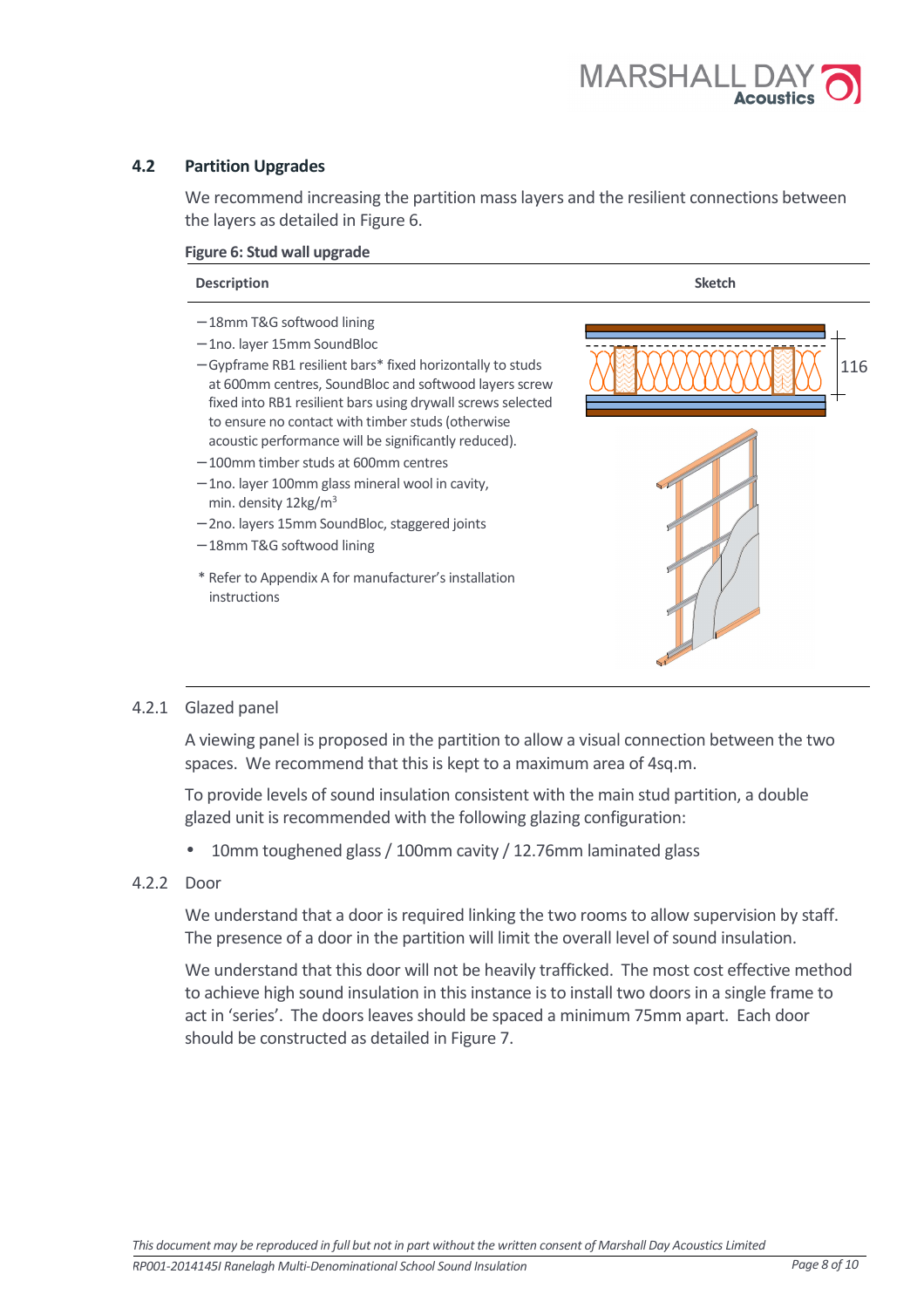



# **5.0 PREDICTED PARTITION PERFORMANCE**

Our predicted partition performance is shown overleaf.

A nominal 5dB correction should be applied to convert from the predicted 47dB R<sub>w</sub> performance to the anticipated 'on-site' performance. On this basis, we predict a nominal **42dB DnT,w** 'on-site' performance.

Our predictions show that the door is the limiting factor in the overall sound insulation. Whilst the anticipated on-site performance of 42dB  $D_{nT,w}$  is 3dB less than the TGD-021-5 recommended 45dB  $D_{nTw}$  sound insulation rating, it is 27dB higher than the existing 15dB  $D_{nT,w}$  performance.

To achieve the TGD-021-5 recommended 45dB  $D_{nTw}$  sound insulation rating, the door would need to be either omitted from the design or proprietary doors would be required.

*This document may be reproduced in full but not in part without the written consent of Marshall Day Acoustics Limited* 

*RP001-2014145I Ranelagh Multi-Denominational School Sound Insulation Page 9 of 10*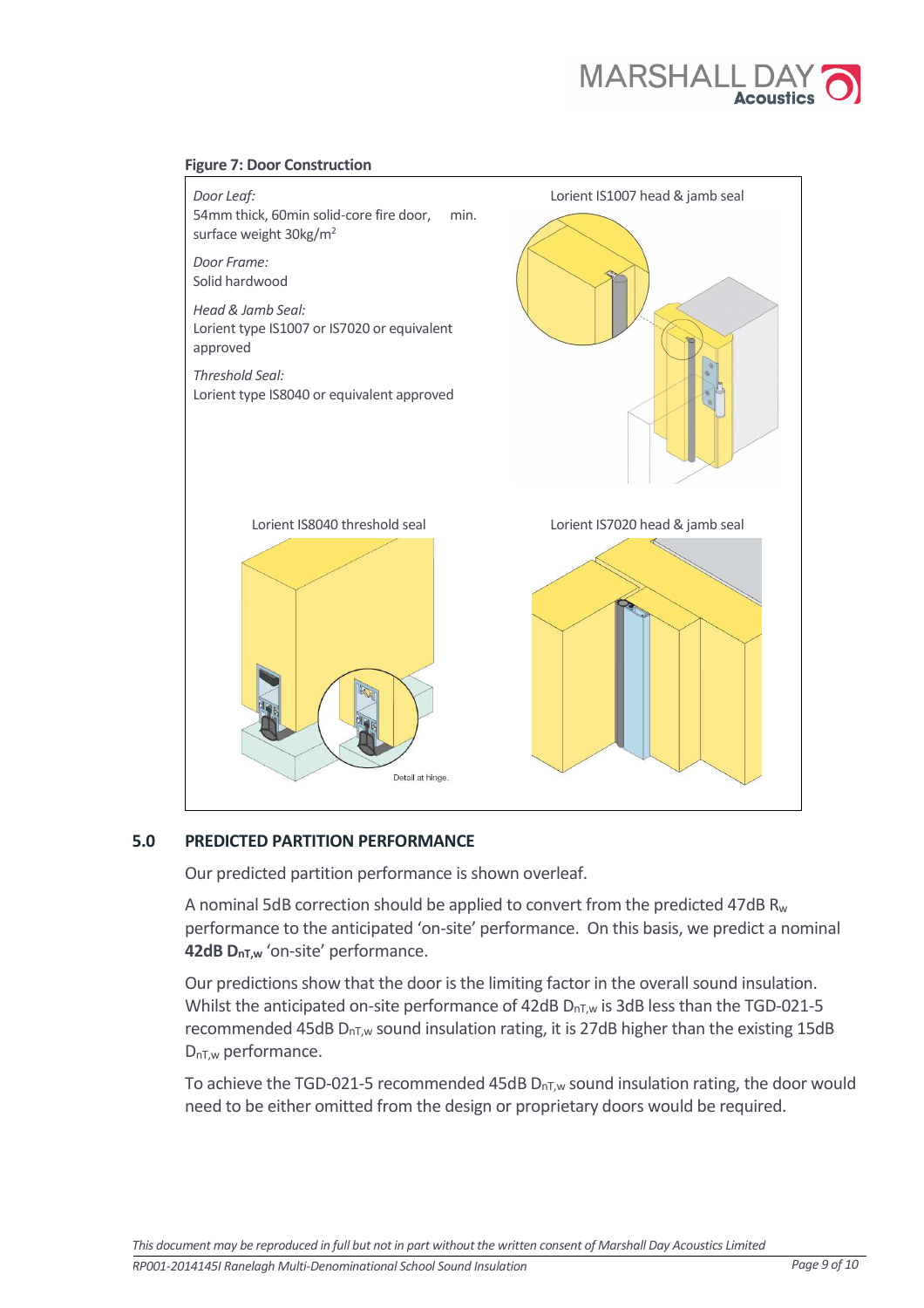# Sound Insulation Prediction (v8.0.1)

Program copyright Marshall Day Acoustics 2014 Microsoft - Key No. 0089 Margin of error is generally within Rw +/- 3 dB Job Name: Job No.: Page No.: Date: 22 Oct 14 Initials:Andy Irwin File Name: insul

**ANGELIE** 

# Composite Transmission Loss Calculation



|                | <b>Rw</b> 47 dB |
|----------------|-----------------|
| $\overline{C}$ | -4 dB           |
| $ C_{tr}$      | -10 dB          |

| Composite TL per Frequency(Hz)) |     |     |     |    |    |    |  |  |  |  |  |
|---------------------------------|-----|-----|-----|----|----|----|--|--|--|--|--|
| 63                              | 125 | 250 | 500 | 2k |    |    |  |  |  |  |  |
| 13                              | 22. | 39  | 49  | 51 | 45 | 58 |  |  |  |  |  |

|             | Third Octave Band Centre Frequency (Hz) |              |     |      |     |     |     |     |          |     |      |     |       |      |     |      |          |     |     |             |    |       |      |             |
|-------------|-----------------------------------------|--------------|-----|------|-----|-----|-----|-----|----------|-----|------|-----|-------|------|-----|------|----------|-----|-----|-------------|----|-------|------|-------------|
| Element     | Area                                    | $50^{\circ}$ | 63  | 80   | 100 | 125 | 160 | 200 | 250      | 315 | 400  | 500 | 630   | 800  | 1k  |      | 1k25 1k6 | 2k  |     | 2k5 3k15 4k |    |       |      | 5k Rw C:Ctr |
| Partition   | 13.5                                    | 11           | 15  | - 24 | 30  | -36 | 41  |     | 45 48 51 |     | - 54 | 56  | -58   | -60  | 61  | 62   | 62       | 60  | 53  | 60          | 64 | 68    | - 56 | -2:-8       |
| Glass       | 4 O                                     | 8            | 15  | - 25 | -31 | -35 | 39  | 42  | -44      | 46  | 48   | 50  | 51 51 |      | 49  | 47   | 50       | 55  | -59 | 64          | 68 | 72    | - 51 | $-2 - 5$    |
| Double Door | 20                                      | 14           | -13 | - 9  | -8  | 16  | -22 | -27 | -32      | 36  | -39  | 40  | - 42  | -44  | 45  | - 45 | 42       | -32 | 40  | 45 51       |    | 56 37 |      | $-3: -10$   |
|             | 19.5                                    |              | 15  | 18   | 18  | 25  | -31 | 36  | -41      | 44  | 47   | 49  | 50    | - 52 | -52 | -51  | 50       | 42  | 48  | 54          | 60 | 65    | 47   | $-4 - 10$   |

Notes: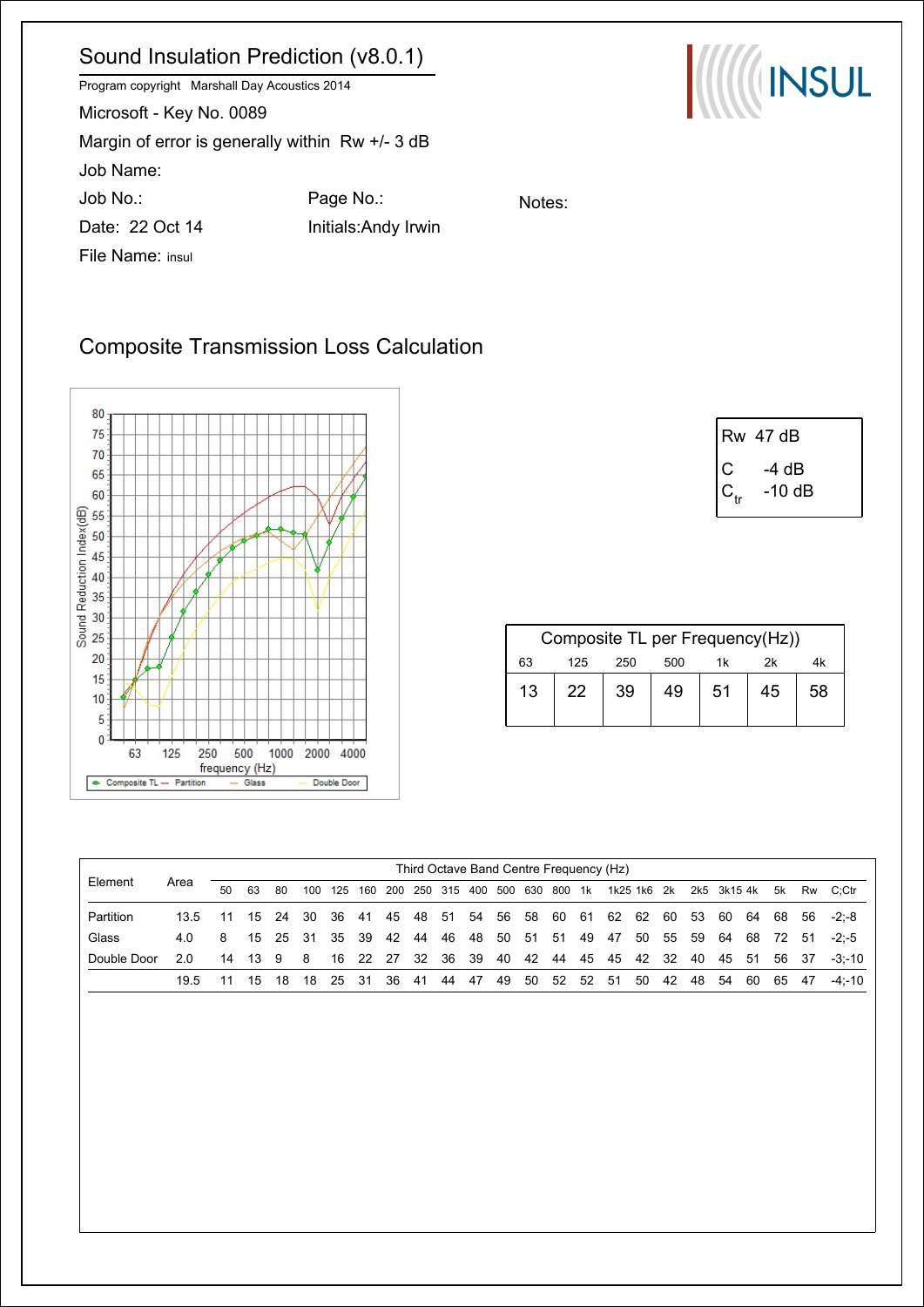

# **APPENDIX A GYPFRAME RB1 RESILIENT BAR INSTALLATION GUIDE**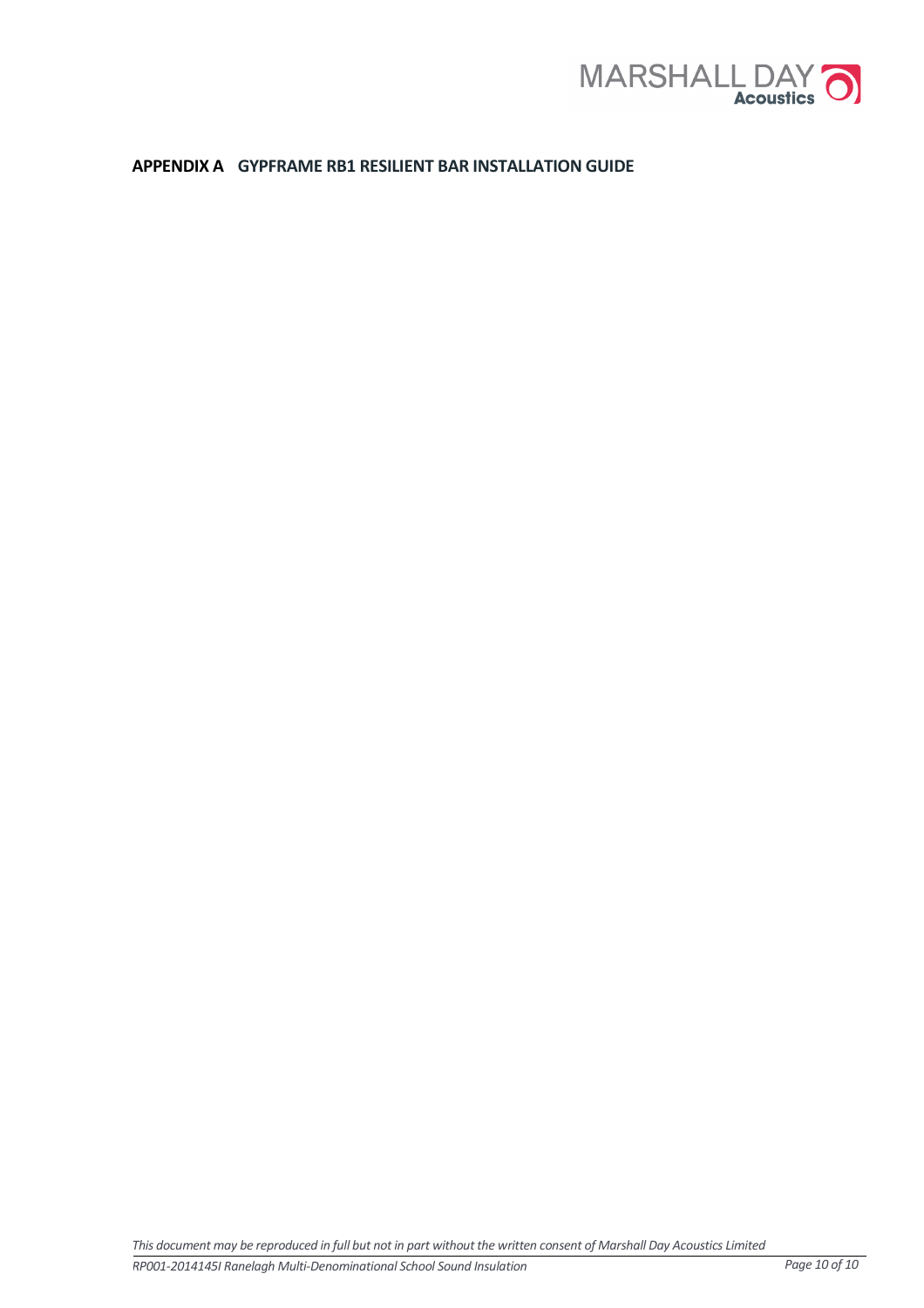#### Technical support: **T** 0844 800 1991 **F** 0844 561 8816 **E** bgtechnical.enquiries@bpb.com

#### **Installation - Gypframe RB1 Resilient Bar fixing**



• If supports are at closer centres trim the board as appropriate.

• Noggings are required to support horizontal joints. Provide support for board ends and edges at the perimeter. Stagger horizontal joints and tape all joints when the board is plastered.

• Fixing - follow the instructions in 'Board fixing - single layer' or double layer as appropriate.

#### **Installation - Gypframe RB1 Resilient Bar fixing**

• Where Gypframe RB1 Resilient Bars are required, these are fixed horizontally to the timber studs to one or both sides as specified, at 600mm centres with 36mm Gyproc Drywall Screws.



• The bars are normally fixed with the base flange on the top side, with the exception of the uppermost bar which is fixed base flange down to provide board fixing at the partition head.

• Timber packers (16mm thick) should be used at the base to facilitate skirting fixing.